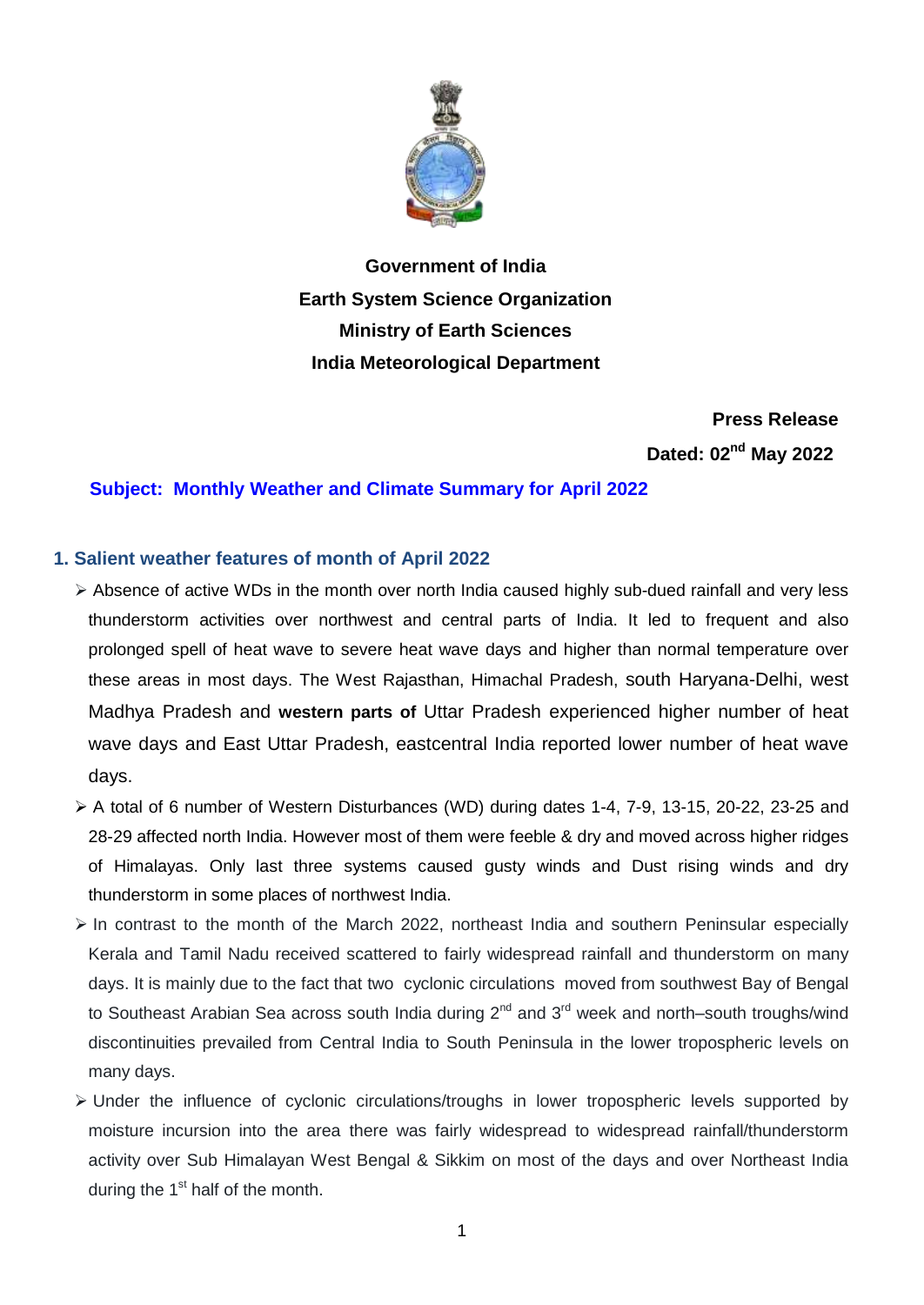### **2. Frequency of Heavy Rainfall events over India**

The April 2022 witnessed extremely heavy rainfall, very heavy rainfall and heavy rainfall events. Heavy rainfall events occurred mainly over some stations of south peninsular India and northeast India.

The location of occurrence of extremely heavy rainfall, very heavy rainfall and heavy rainfall events is shown in the Figure 1. The frequency of heavy rainfall events was higher in 2022 compared to those in 2018-2021.



**Fig 1: The location of occurrence of heavy rainfall events in April 2022.**

Some stations received record rainfall (24 hour) during this month as mentioned below.

|                  | <b>NEW</b>    |             |                 |             |
|------------------|---------------|-------------|-----------------|-------------|
|                  | <b>RECORD</b> | <b>DATE</b> | <b>PREVIOUS</b> | DD-         |
|                  | RAINFALL      | (APRIL      | RAINFALL        | MM-         |
| <b>STATION</b>   | $(mm)*$       | 2022)       | RECORD(mm)      | <b>YYYY</b> |
|                  |               |             |                 | $21 - 04 -$ |
| <b>ITANAGAR</b>  | 166.6         | 24          | 77.8            | 2016        |
|                  |               |             |                 | 28-04-      |
| <b>MAWSYNRAM</b> | 401.8         | 4           | 361.8           | 1977        |

\*Based on real time available data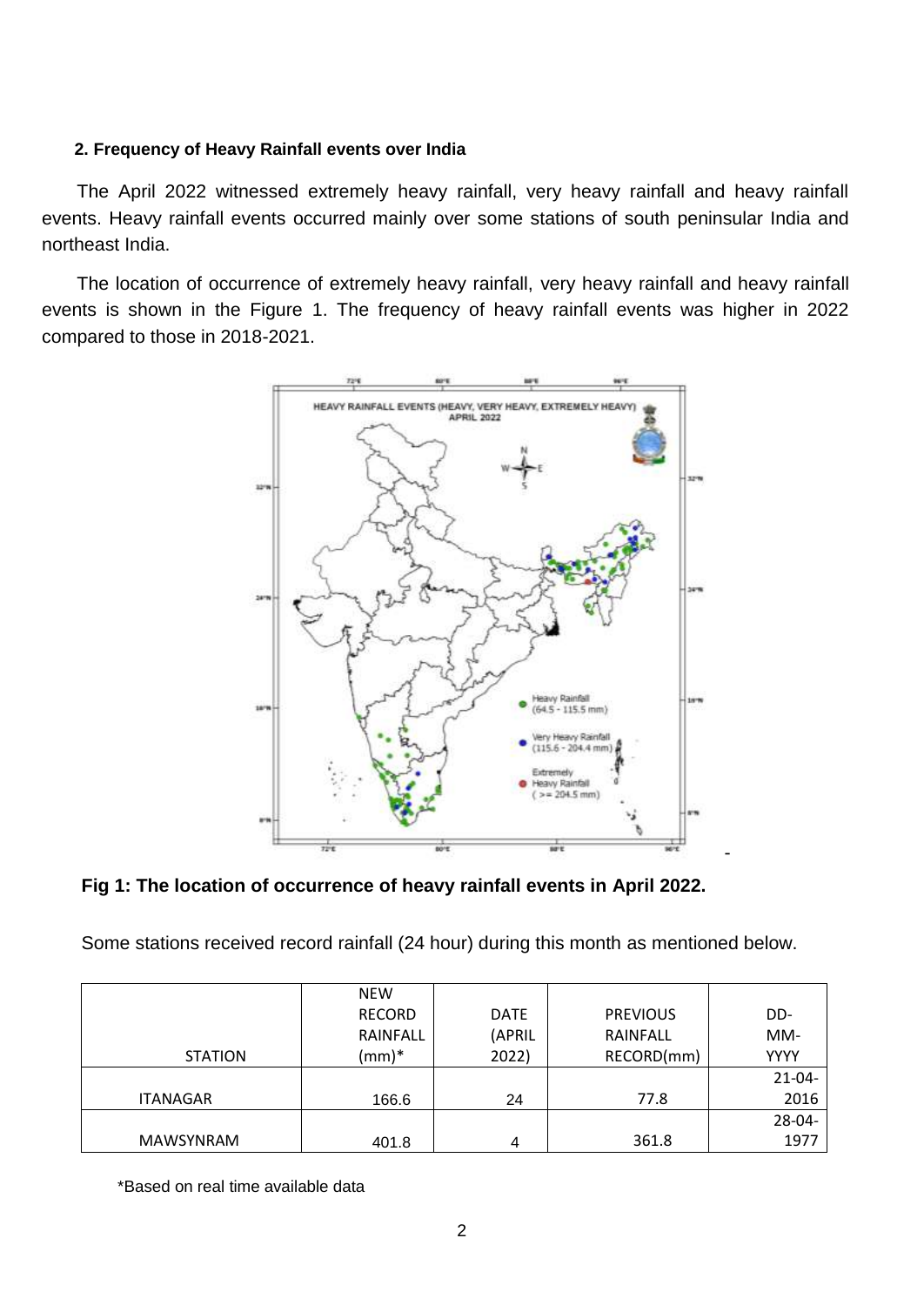# **3. Monthly Rainfall Scenario (01 to 30 April, 2022):**

Rainfall over the country as a whole for the month of April 2022 shows that it has recorded 38.4 mm, which is 2% less than its Long Period Average (LPA) of 39.3 mm.

Rainfall over Northwest India (5.6 mm) was 3<sup>rd</sup> lowest since 1901 after the years 1947 (1.8 mm) and 1954 (4.4 mm). Rainfall over Sub-Himalayan West Bengal & Sikkim ( 236.8 mm) was third highest since 1901 after the year 1949 ( 259.9 mm) and 1925 ( 243.4 mm).

| <b>Regions</b>         | <b>Actual</b><br>Rainfall (mm) | <b>Normal</b><br>Rainfall (mm) | % Departure from<br><b>LPA</b> |
|------------------------|--------------------------------|--------------------------------|--------------------------------|
| Country as a whole     | 38.4                           | 39.3                           | -2                             |
| <b>Northwest India</b> | 5.6                            | 31.9                           | -82                            |
| <b>Central India</b>   | 4.0                            | 9.0                            | -55                            |
| <b>South Peninsula</b> | 45.6                           | 33.4                           | 37                             |
| East & northeast India | 165                            | 124.8                          | 32                             |

The monthly rainfall for April 2022 is given in the table below:

During this month, 9 sub-divisions received large excess, 1 excess, 1 normal, 5 deficient rainfall, 18 large deficient rainfall and 2 sub-divisions did not receive rainfall.

The observed spatial distribution of normal rainfall (Averaged over 1961 to 2010) and its departures from normal for the month of April 2022 is given in Figure 2.



RAINFALL OVER THE COUNTRY FOR APRIL 2022

**Fig 2: Observed spatial Rainfall pattern for the month of April 2022 over India and their departure from normal (1961 to 2010 periods)**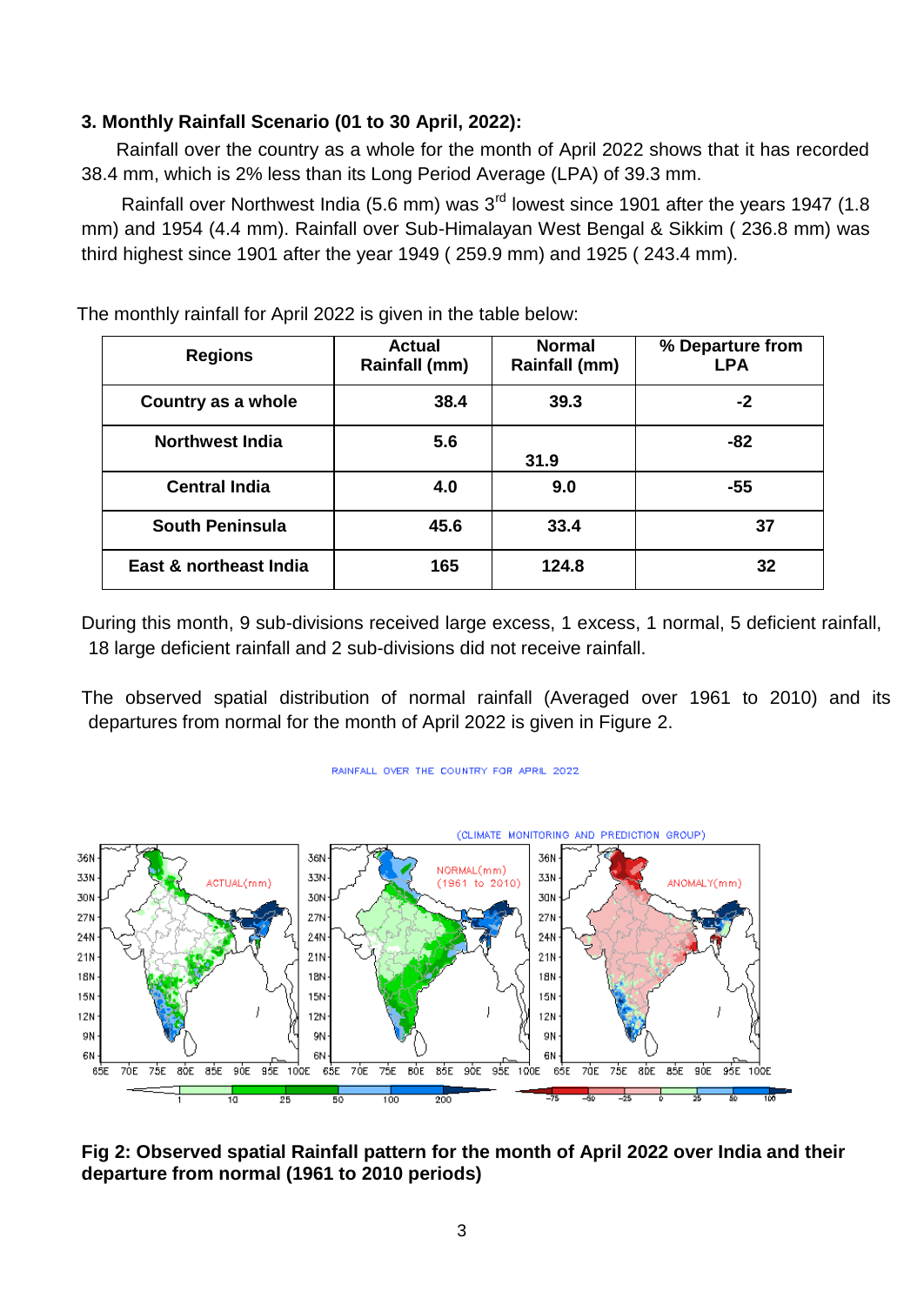#### **4. Characteristics of Temperatures for the month of April 2022**

The observed average maximum, average minimum and mean temperatures for the country as a whole during April 2022 were 35.30ºC, 23.51ºC and 29.41ºC respectively, against the normal of 33.94ºC, 22.15ºC and 28.04ºC based on period 1981-2010. Thus, the average maximum, average minimum temperature and mean temperature are above normal by 1.36ºC, 1.36ºC, 1.37ºC respectively for the country as a whole. The climatological data based on the period of 1981 to 2010 are used to calculate the normal and hence the anomaly (Actual average temperature in 2022 - normal temperature based on data of 1981-2010). Figure 3 shows time series of monthly average maximum, average minimum and mean temperature over all India for the month of April during 1901-2022. Over the country as a whole during April, the average maximum temperature is third highest with 35.30 °C after the years 2010(35.42 °C), 2016(35.32 ºC) since 1901 and mean temperature is second highest with 29.41 ºC after the year 2010(29.48 ºC) since 1901. The average minimum temperature is also second highest 23.51ºC after the year 2010(23.54 ºC) since 1901. The temperatures during April 2022 for all India and homogeneous regions with its ranks since 1901 is given in table 1 and the five extremes for temperature along with year of occurrence is given in table 2.



**Fig 3: Time series of monthly average maximum, average minimum and mean temperatures over all India for the month of April during 1901-2022.**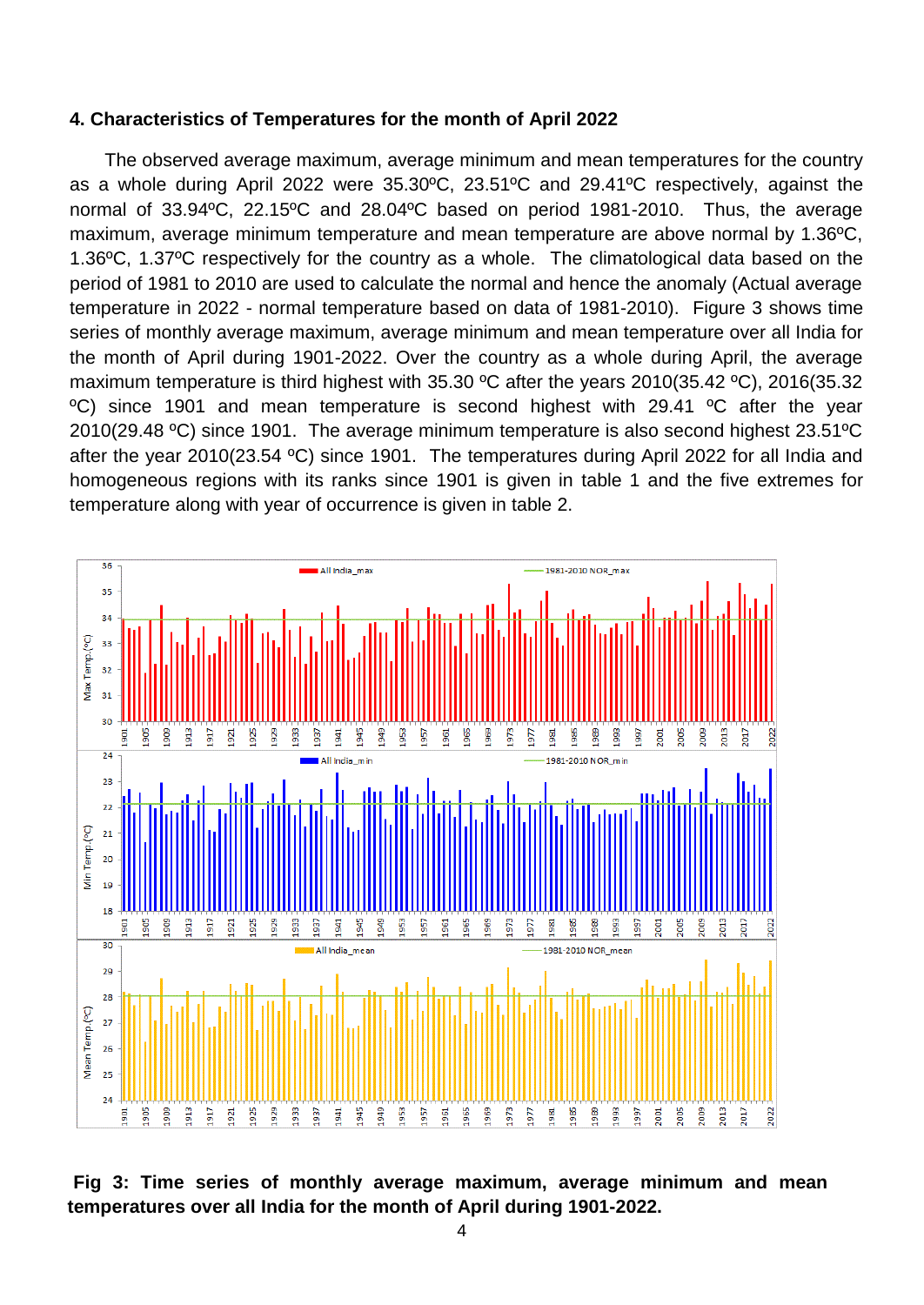Figure 4 shows time series of monthly average maximum, average minimum and mean temperature over Northwest India for the month of April during 1901-2022. Over Northwest India during April, the average maximum temperature was ever highest with 36.32 ºC in last 122 years against the earlier record of 35.4ºC in 2010. The average mean temperature was ever highest in 2022 with 28.18 ºC against the earlier record of 27.79 ºC in 2010. The minimum temperature was second highest with 20.04ºC after the year 2010 (20.18 ºC).



## **Fig 4: Time series of monthly average maximum, average minimum and mean temperature over Northwest India for the month of April during 1901-2022.**

Figure 5 shows time series of monthly average maximum, average minimum and mean temperature over Central India for the month of April during 1901-2022. Over Central India during April, the average maximum temperature was highest with 38.04ºC in last 122 years for the period 1901-2022 against the earliest record of 37.75 ºC in 1973. The average mean temperature was in April 2022 highest with 31.35 ºC for the period 1901-2022 and it broke the earlier highest record of 31.10 ºC in 2010. The average minimum temperature was highest in April 2022 with 24.66 °C and it broke the earlier record of 24.52 °C in 2010.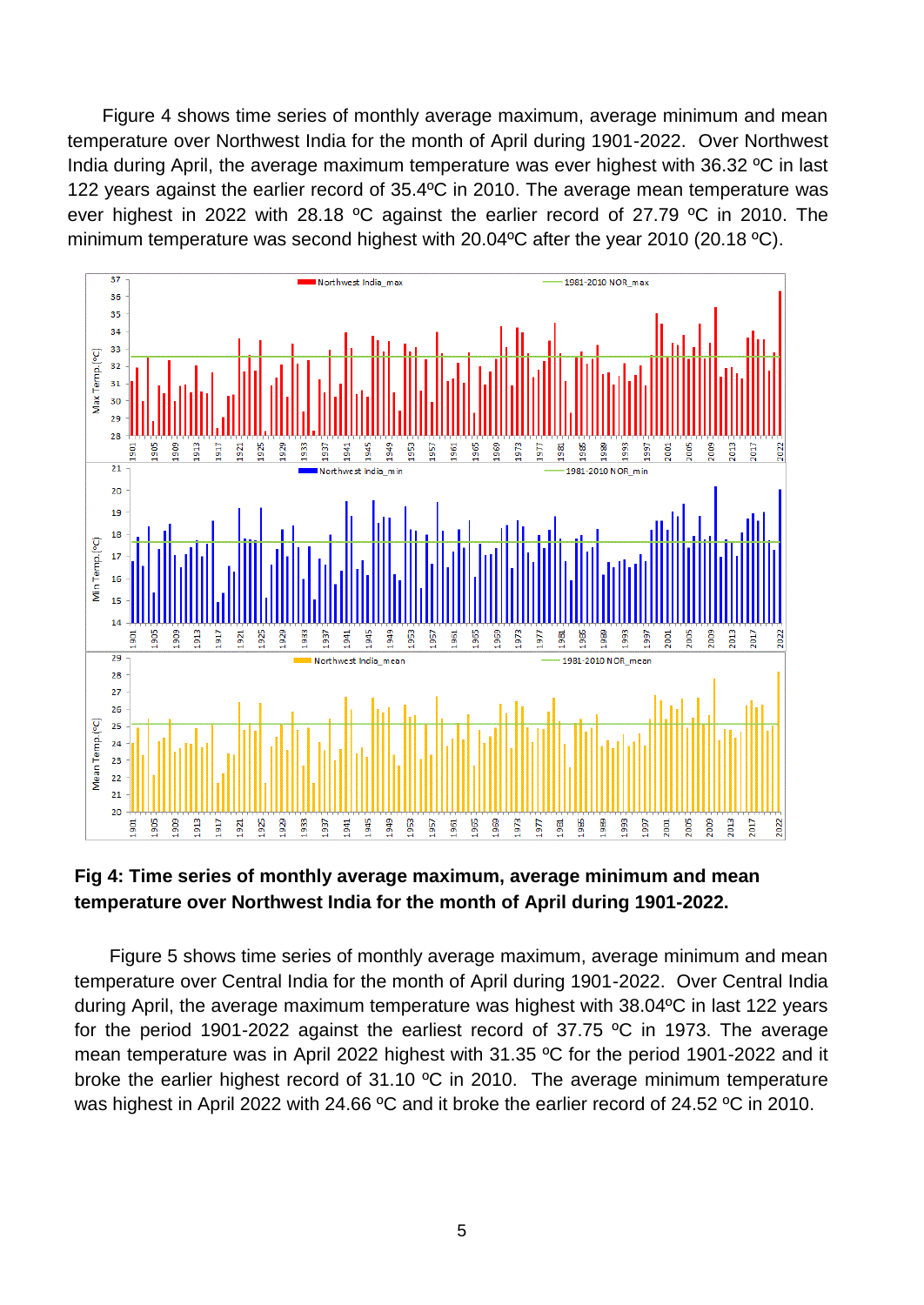

**Fig 5: Time series of monthly average maximum, average minimum and mean temperature over Central India for the month of April during 1901-2022.**

Figure 6 shows time series of monthly average minimum temperature over East & Northeast India for the month of April during 1901-2022. Over East & Northeast India during April, the average minimum temperature was third highest with 21.94 ºC since 1901(for 1st highest to 2<sup>nd</sup> highest pls refer table 2).



**Fig 6: Time series of monthly average minimum temperature over East & Northeast India for the month of April during 1901-2022.**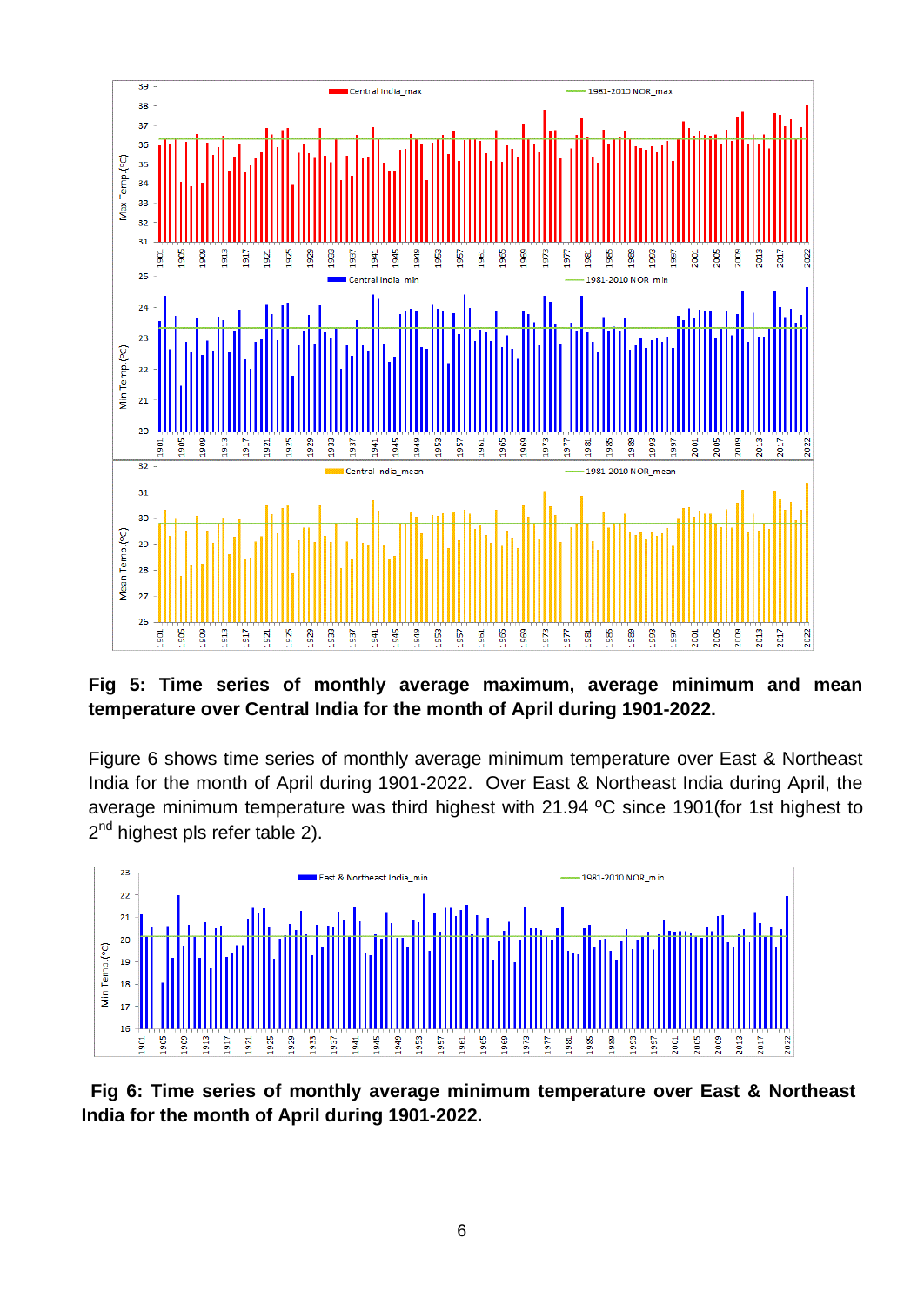| <b>APR 2022</b>                   |                 | Max Temp ( <sup>0</sup> C) | Min Temp $(^0C)$        | Mean Temp ( <sup>°</sup> C) |
|-----------------------------------|-----------------|----------------------------|-------------------------|-----------------------------|
|                                   | <b>ACTUAL</b>   | 35.30                      | 23.51                   | 29.41                       |
| <b>ALL INDIA</b>                  | <b>NORMAL</b>   | 33.94                      | 22.15                   | 28.04                       |
|                                   | <b>ANOMALY</b>  | 1.36                       | 1.36                    | 1.36                        |
|                                   | <b>TOP RANK</b> | $\overline{\mathbf{3}}$    | $\overline{2}$          | $\overline{2}$              |
|                                   | <b>ACTUAL</b>   | 36.32                      | 20.04                   | 28.18                       |
| <b>NORTHWEST INDIA</b>            | <b>NORMAL</b>   | 32.54                      | 17.69                   | 25.11                       |
|                                   | <b>ANOMALY</b>  | 3.78                       | 2.36                    | 3.07                        |
|                                   | <b>TOP RANK</b> | $\mathbf{1}$               | $\overline{2}$          | $\mathbf{1}$                |
|                                   | <b>ACTUAL</b>   | 31.93                      | 21.94                   | 26.94                       |
| <b>EAST &amp; NORTHEAST INDIA</b> | <b>NORMAL</b>   | 31.99                      | 20.13                   | 26.06                       |
|                                   | <b>ANOMALY</b>  | $-0.06$                    | 1.81                    | 0.87                        |
|                                   | <b>TOP RANK</b> | 79                         | $\overline{\mathbf{3}}$ | 32                          |
|                                   | <b>ACTUAL</b>   | 38.04                      | 24.66                   | 31.35                       |
| <b>CENTRAL INDIA</b>              | <b>NORMAL</b>   | 36.29                      | 23.32                   | 29.81                       |
|                                   | <b>ANOMALY</b>  | 1.75                       | 1.34                    | 1.54                        |
|                                   | <b>TOP RANK</b> | $\mathbf{1}$               | $\mathbf{1}$            | $\mathbf{1}$                |
|                                   | <b>ACTUAL</b>   | 34.42                      | 25.68                   | 30.05                       |
| <b>SOUTH PENNINSULAR INDIA</b>    | <b>NORMAL</b>   | 34.26                      | 25.18                   | 29.72                       |
|                                   | <b>ANOMALY</b>  | 0.17                       | 0.50                    | 0.33                        |
|                                   | <b>TOP RANK</b> | 22                         | 15                      | 17                          |

**Table 1:** The Temperatures during April 2022 for all India and homogeneous regions with its ranks since 1901 are given bellow;

|      |             | All India (April 2022) |         |      |      |             | Northwest India (April2022) |         |      |      |             | Central India (April 2022) |         |      |  |
|------|-------------|------------------------|---------|------|------|-------------|-----------------------------|---------|------|------|-------------|----------------------------|---------|------|--|
| Year | <b>TMax</b> | Normal                 | Anomaly | Rank | Year | <b>TMax</b> | Normal                      | Anomaly | Rank | Year | <b>TMax</b> | Normal                     | Anomaly | Rank |  |
| 2010 | 35.42       | 33.94                  | 1.483   |      | 2022 | 36.32       | 32.54                       | 3.78    |      | 2022 | 38.04       | 36.29                      | 1.75    | л.   |  |
| 2016 | 35.32       |                        | 1.384   |      | 2010 | 35.40       |                             | 2.85    |      | 1973 | 37.75       |                            | 1.45    |      |  |
| 2022 | 35.30       |                        | 1.365   |      | 1999 | 35.06       |                             | 2.52    |      | 2010 | 37.67       |                            | 1.38    |      |  |
| 1973 | 35.30       |                        | 1.361   | 4    | 1980 | 34.50       |                             | 1.96    | 4    | 2016 | 37.62       |                            | 1.32    | 4    |  |
| 1980 | 35.04       |                        | 1.103   |      | 2007 | 34.46       |                             | 1.91    |      | 2017 | 37.53       |                            | 1.23    |      |  |

|      |       | All India (April 2022) |         |      |      |             | Northwest India (April2022) |         |      |      |       | Central India (April 2022) |         |      |
|------|-------|------------------------|---------|------|------|-------------|-----------------------------|---------|------|------|-------|----------------------------|---------|------|
| Year | TMin  | Normal                 | Anomaly | Rank | Year | <b>TMin</b> | Normal                      | Anomaly | Rank | Year | TMin  | Normal                     | Anomaly | Rank |
| 2010 | 23.54 | 22.15                  | 1.39    |      | 2010 | 20.18       | 17.69                       | 2.50    |      | 2022 | 24.66 | 23.32                      | 1.34    | л.   |
| 2022 | 23.51 |                        | 1.36    |      | 2022 | 20.04       |                             | 2.36    |      | 2010 | 24.52 |                            | 1.20    |      |
| 1941 | 23.34 |                        | 1.20    |      | 1946 | 19.54       |                             | 1.85    |      | 2016 | 24.51 |                            | 1.19    |      |
| 2016 | 23.33 |                        | 1.18    | ↵    | 1941 | 19.52       |                             | 1.83    |      | 1941 | 24.42 |                            | 1.10    | 4    |
| 1958 | 23.15 |                        | 1.00    |      | 1958 | 19.50       |                             | 1.81    |      | 1958 | 24.41 |                            | 1.089   |      |

|      |       | All India (April 2022) |         |      |      |       | Northwest India (April2022) |         |      |      |       | Central India (April 2022) |         |      |
|------|-------|------------------------|---------|------|------|-------|-----------------------------|---------|------|------|-------|----------------------------|---------|------|
| Year | TMean | Normal                 | Anomaly | Rank | Year | TMean | Normal                      | Anomaly | Rank | Year | TMean | Normal                     | Anomaly | Rank |
| 2010 | 29.48 | 28.04                  | 1.44    |      | 2022 | 28.18 | 25.11                       | 3.07    |      | 2022 | 31.35 | 29.81                      | 1.54    |      |
| 2022 | 29.41 |                        | 1.36    |      | 2010 | 27.79 |                             | 2.68    |      | 2010 | 31.10 |                            | 1.29    |      |
| 2016 | 29.32 |                        | 1.28    |      | 1999 | 26.85 |                             | 1.73    |      | 2016 | 31.06 |                            | 1.25    |      |
| 1973 | 29.16 |                        | 1.12    |      | 1958 | 26.75 |                             | 1.63    | 4    | 1973 | 31.05 |                            | 1.24    |      |
| 1980 | 29.02 |                        | 0.97    |      | 1941 | 26.72 |                             | 1.61    |      | 1980 | 30.85 |                            | 1.05    |      |

| East & Northeast India (April 2022) |       |        |         |      |  |  |  |  |  |  |
|-------------------------------------|-------|--------|---------|------|--|--|--|--|--|--|
| Year                                | TMin  | Normal | Anomaly | Rank |  |  |  |  |  |  |
| 1954                                | 22.05 | 20.13  | 1.92    |      |  |  |  |  |  |  |
| 1908                                | 21.99 |        | 1.86    |      |  |  |  |  |  |  |
| 2022                                | 21.94 |        | 1.81    |      |  |  |  |  |  |  |
| 1962                                | 21.57 |        | 1.43    |      |  |  |  |  |  |  |
| 1980                                | 21.51 |        | 1.37    |      |  |  |  |  |  |  |

**Table 2:** The five highest temperature records with corresponding ranks since 1901 along with year occurrence for all India, Northwest India, Central India (Tmean, Tmax, Tmin) and for East & Northeast India (Tmin) are given in the table below;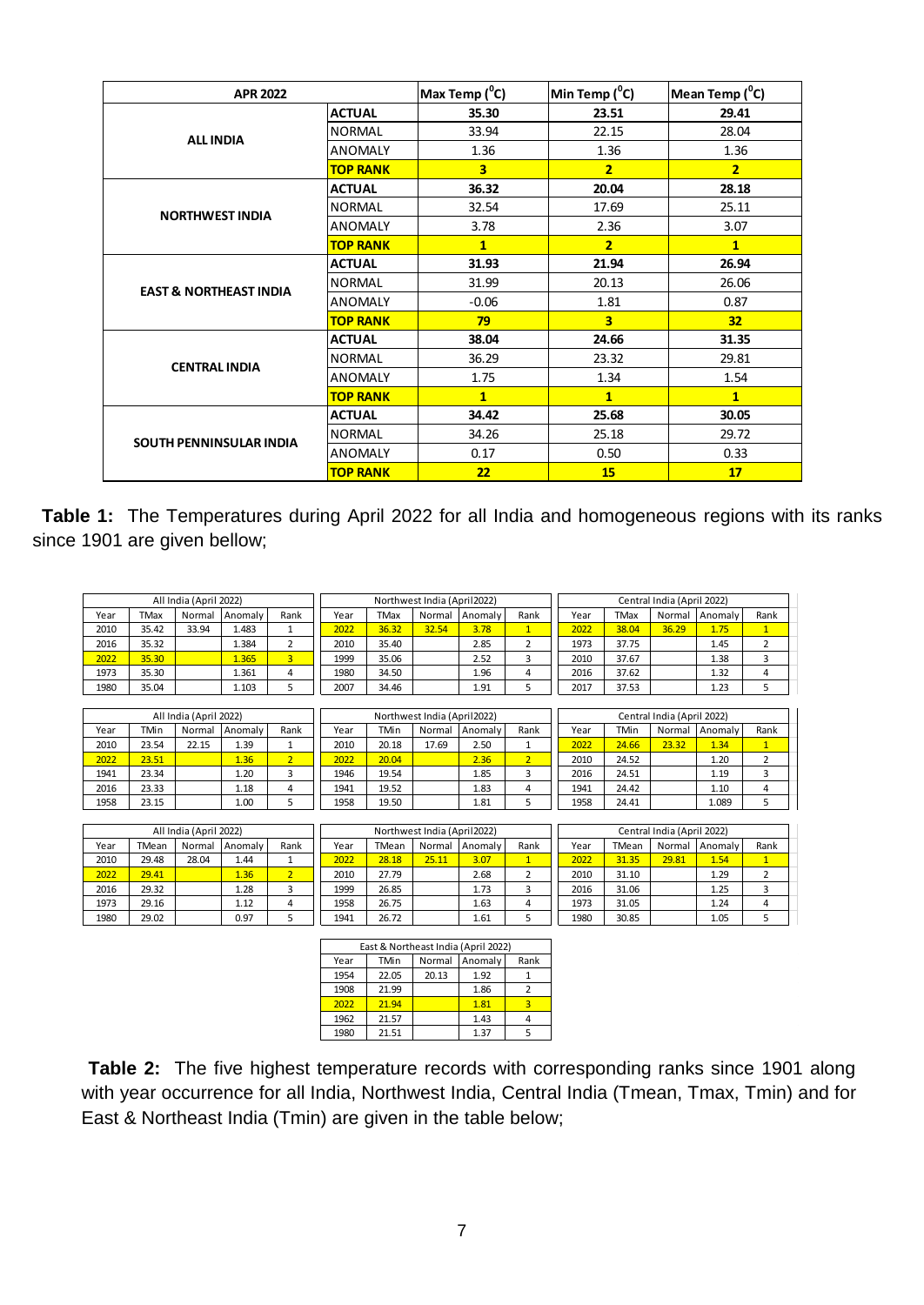The observed spatial temperature pattern of monthly average maximum, average minimum and mean temperature over India and their departures from normal (1981 to 2010 period) for the month of April 2022 is given in Figure 7.



 **Fig 7: Observed spatial temperature pattern of monthly average maximum, average minimum, and mean temperature over India (top three from left to right) and their departure from normal (1981 to 2010 period) for April 2022 (lower three from left to right).**

 Some stations reported record (highest) temperature during this month. The table below shows stations that reported highest temperature along with their previous record.

|                     | <b>NEW</b>       | <b>DATE</b> | <b>PREVIOUS</b>                 |            |  |
|---------------------|------------------|-------------|---------------------------------|------------|--|
| <b>STATION NAME</b> | RECORD $(^0C)^*$ | (APR 2022)  | <b>RECORD</b><br>$(^0\text{C})$ | DD/MM/YYYY |  |
| Gopalpur            | 37.8 @           | 22          | 37.8                            | 12-04-1994 |  |
| Daltonganj          | 46               | 30          | 45.6                            | 30-04-2009 |  |
| Motihari            | 41.5             | 6           | 41.4                            | 16-04-1973 |  |
| Allahabad AP        | 46.8             | 29          | 46.6                            | 30-04-1999 |  |
| Jhansi              | 46.2 @           | 29          | 46.2                            | 17-04-2010 |  |
| Lucknow AP          | 45.1             | 29          | 45                              | 30-04-1999 |  |
| Ferozepur           | 43.7             | 28          | 43.4                            | 27-04-1970 |  |
| Dharamsala          | 36.2             | 30          | 35.6                            | 18-04-2010 |  |